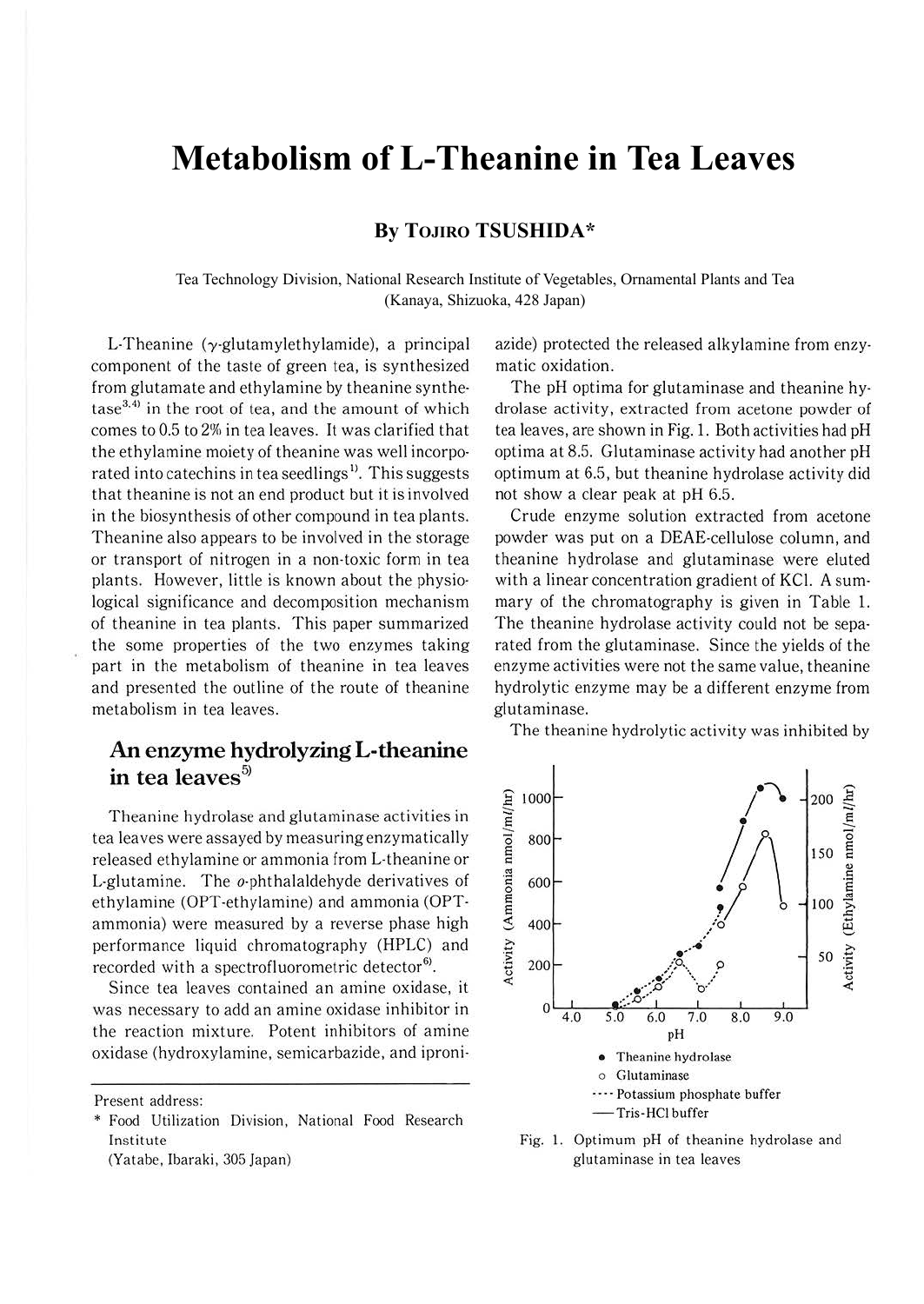|                    | Sephadex G-25 |            |        | DEAE-Cellulose |            |       |
|--------------------|---------------|------------|--------|----------------|------------|-------|
| Enzyme             | To. act.      | Sp. act.   | Yield  | To. act.       | Sp. act.   | Yield |
|                    | (units)       | (units/mg) | $(\%)$ | (units)        | (units/mg) | (%)   |
| Theanine hydrolase | 1248          | 13.6       | 100    | 925            | 62.5       | 74    |
| Glutaminase        | 8062          | 87.8       | 100    | 2832           | 192.6      | 35    |

**Table 1. Specific activities and yields of theanine hydrolase and glutaminase in tea leaves purified by DEAE-cellulose column chromatography** 

#### Table 2. Hydrolysis of various substrates by the **theanine hydrolase in** tea **leaves**

| Substrate (83.3 mm)  | Activity<br>(nmol/mg/hr) | $(\%)$ |  |
|----------------------|--------------------------|--------|--|
| GMA <sup>a</sup>     | 14.8                     |        |  |
| Theanine             | 19.3                     | 100    |  |
| GPA <sub>b</sub>     | 27.9                     | 144    |  |
| GBA <sup>c</sup>     | 53.3                     | 276    |  |
| GiBA <sup>d)</sup>   | 26.4                     | 136    |  |
| $GAA^{e}$            | 40.7                     | 211    |  |
| N-Methylpropionamide |                          |        |  |
| N-Ethylpropionamide  |                          |        |  |

a)  $\gamma$ -glutamylmethylamide, b)  $\gamma$ -glutamylpropylamide, c)  $\gamma$ -glutamylbutylamide, d)  $\gamma$ -glutamylisobutylamide,

e) y-glutamylamylamide.

acidic amino acids and L-alanine, and stimulated by L-malic acid.

The substrate specificity of the enzyme is given in Table 2. When the substrate concentration was83.3  $m$  M, the activities of hydrolysis of  $\gamma$ -glutamylpropylamide (GPA),  $\gamma$ -glutamylbutylamide (GBA), and  $\gamma$ glutamyl-isobutylamide (GiBA) were higher than that of theanine. N-Methylpropionamide and Nethylpropionamide were not hydrolyzed by the enzyme.

Theanine hydrolase activity increased slightly during the first 10 hr after plucking but thereafter decreased gradually. In contrast, glutaminase activity in tea leaves decreased constantly, and was almost lost 48 hr after plucking. This suggests that theanine hydrolytic enzyme and glutaminase are different enzymes.

It was known that the theanine content of tea leaves slightly decreases after plucking<sup>8)</sup>, and also 75% of C'<sup>4</sup> -theanine supplied to tea seedlings was metabolized to other compounds during 60 days of cultivation<sup>2</sup>. Theanine appears to be metabolized by the enzyme described in this report.

# **Ethylamine content in tea leaves<sup>6</sup> >**

Since it was clarified that the theanine hydrolase in tea leaves releases ethylamine from theanine, the content of ethylamine in tea leaves was measured by HPLC according to the pre-column derivatization method.

Fig. 2. shows the isocratic separation of OPTamines in tea leaves-extract. The peak of OPTethylamine was observed at the retention time of 7.0 min, but other peaks were not detected clearly. Although ethylamine is one of the volatile amines, its content in tea leaves did not change during steaming and lyophilisation. The contents of ethylamine prepared from the leaves steamed and lyophilised, and from non-steamed fresh leaves were  $10.3 \pm 1.0$ and  $10.4 \pm 0.9$ , respectively. It is said that the lower aliphatic monoamines are widely distributed in the plant kingdom. In general, their levels are not as high as the levels of free amino acid. As the content



Fig. 2. HPLC isocratic separation of OPTethylaminc in tea shoots extract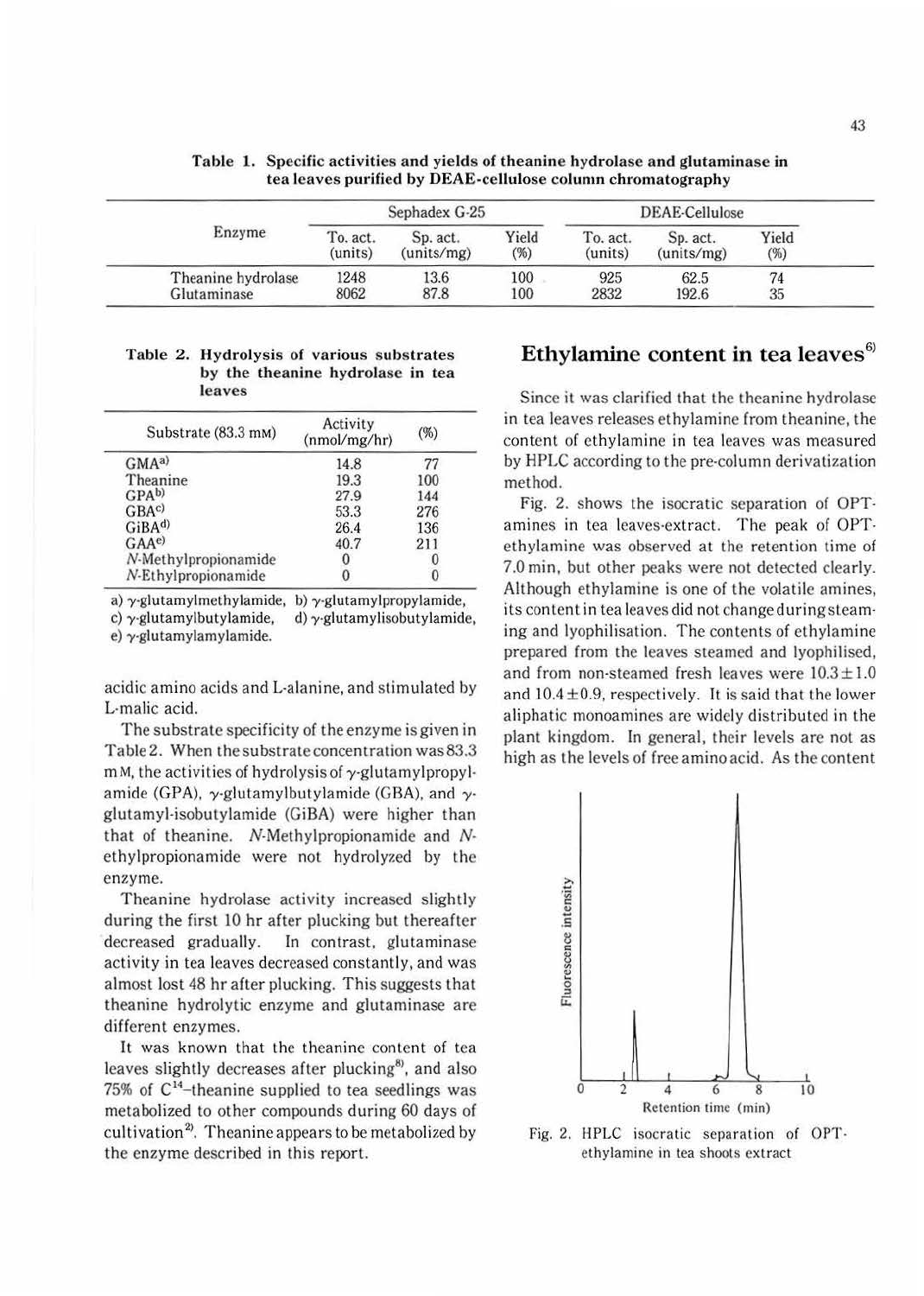|                     |           |                          |      | Ethylamine content ( $\mu$ mol $g^{-1}$ ) |      |      |
|---------------------|-----------|--------------------------|------|-------------------------------------------|------|------|
| Date of<br>plucking | Treatment | Time after plucking (hr) |      |                                           |      |      |
|                     |           |                          | 12   | 24                                        | 48   | 72   |
| May                 | Dark      | 12.76                    | 8.07 | 3.55                                      | 2.28 | 1.10 |
| May                 | Dark      | 8.55                     | 2.83 | 1.31                                      | 1.24 | 0.62 |
| $M$ ay 11           | Dark      | 6.70                     | 1.72 | 1.66                                      | 0.97 | 0.43 |
| May 11              | Light     | 6.70                     | 1.59 | 0.78                                      | 0.51 | 0.30 |

**Table 3. Changes in the content of ethylamine in the shoots of cultivar Yabukita after plucking** 



Fig. 3. Effects of polyvinylpyrrolidone and inhibitors of amine oxidase on the changes in the concentration or ethylamine in fresh tea shoots extract during incubation at 31°c

- O: Extract prepared without polyvinylpyrrolidone
- **e:** Extract prepared with polyvinylpyrrolidone
- $\triangle$ : 1 mM hydroxylamine was added to the extract prepared with polyvinylpyrrolidone
- $\Delta$ : 1 mM iproniazide was added to the extract prepared with polyvinylpyrrolidone

of ethylamine in tea leaves was about 1.5 to 3.0% of the total free amino acid, it was thought that the occurrence of relatively high levels of ethylamine is one of the characteristics of tea plants.

Ethylamine levels in plucked tea leaves declined rapidly, as shown in Table 3. In mature leaves, plucked on May 11, the levels declined more rapidly than in younger leaves, plucked on May 1. When the shoots were illuminated, the level declined slightly more rapidly than in those which were not illuminated.

Fig. 3 shows the changes of ethylamine concentra· tion in the extract from fresh leaves. It declined rapidly in the extract obtained from fresh leaves by homogenizing with polyvinylpyrrolidone (Polyclar AT), but when hydroxylamine and iproniazide (potent inhibitors of amine oxidase) were added, the decline was completely depressed. However, in the extract prepared without Polyclar AT, the ethylamine concentration did not decline during incubation. This result showed that the amine oxidase in the extract was inhibited by phenolics. The amine oxidase may give rise to a decline in the level of ethylamine in the leaves.

## **Some properties of tea leaf amine oxidase <sup>7</sup> >**

Since ethylamine levels in tea leaves decreased markedly after plucking, and the decrease was considered to be caused by amine oxidase, the purification and some properties of tea leaf amine oxidase were investigated.

The results of the purification are summarized in Table 4. The total activity increased six-fold with the salting out procedure. Finally, the enzyme was purified about 55-fold from the salting out fraction with a yield of 41.9%.

The purified amine oxidase gave one protein band on disc gel electrophoresis. This protein band showed amine oxidase activity. On SDS disc electrophoresis, a single protein band was obtained.

Some properties of tea leaf amine oxidase were summerized in Table 5. The molecular weight was calculated to be 162,000 by the method of gel filtration. The molecular weight of the subunit deter-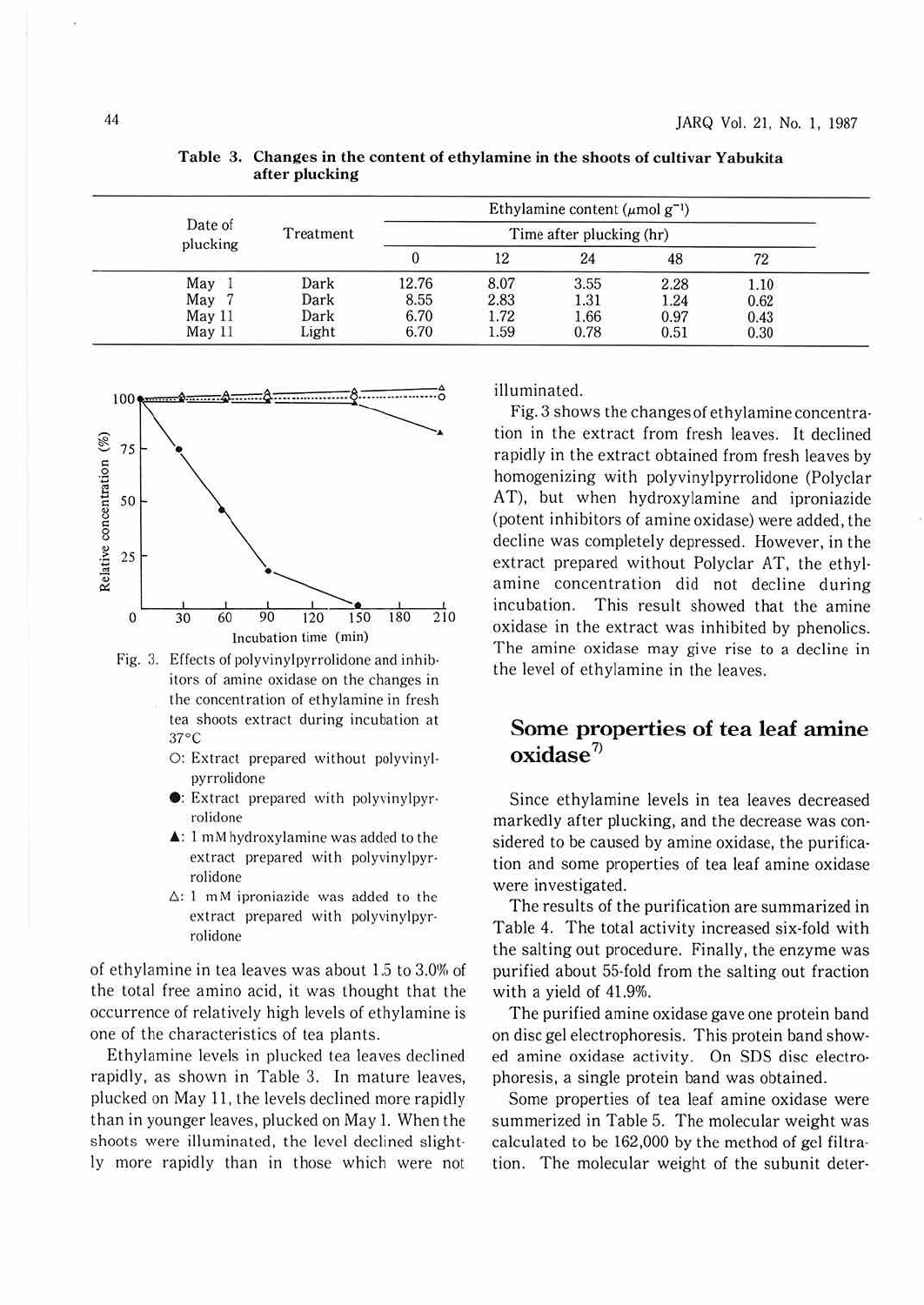| Procedure       | Total<br>protein<br>(mg) | Total<br>activity<br>(units) | Specific<br>activity<br>(units/mg) | Yield<br>$(\%)$ |  |
|-----------------|--------------------------|------------------------------|------------------------------------|-----------------|--|
| Crude extract   | 6134                     | 12.13                        | 0.002                              |                 |  |
| Salting out     | 1647                     | 67.99                        | 0.041                              | 100.0           |  |
| DEAE-cellulose  | 482                      | 81.13                        | 0.168                              | 119.3           |  |
| Sephadex G-200  | 251                      | 63.21                        | 0.253                              | 93.0            |  |
| CM-cellulose    | 165                      | 52.81                        | 0.319                              | 77.7            |  |
| AH-Sepharose 4B | 54                       | 31.89                        | 0.594                              | 46.9            |  |
| DEAE-cellulose  | 13                       | 28.45                        | 2.254                              | 41.8            |  |

**Table 4. Summary of purification of tea leaf amine oxidase** 

Table 5. Some properties of tea leaf amine oxidase

| Property              | Value                                                                            |
|-----------------------|----------------------------------------------------------------------------------|
| Optimum pH            | 7.0                                                                              |
| Molecular weight (MW) | 162000                                                                           |
| MW of subunit         | 81000                                                                            |
| Number of subunit     |                                                                                  |
| Isoelectric point     | 5.0                                                                              |
| Inhibitor             | Copper (Cu <sup>2+</sup> ) binding rea-                                          |
|                       | gent, Carbonyl reagent<br>(semicarbazide, hydroxyl-<br>amine, etc.), Iproniazide |

mined on SOS disc electrophoresis was 81,000. Therefore, the tea leaf amine oxidase was deduced to be a dimer composed of two identical subunits. The isoelectric point of this enzyme determined by the density gradient column method, using 1.45% ampholine pH 3-10, was pH 5.0. And the pH optimum for ethylamine was around 7.0. Copper binding reagents such as diethyldithiocarbamate, cuprizone and 8-hydroxyquinoline inhibited the enzyme activity, but neocuproine, which is known as a specific chelater of cupprous copper, did not inhibit the activity. This result shows that the tea leaf amine oxidase contains copper in the cupric state. Carbonyl reagents such as semicarbazidc, hydroxylamine and hydrazine also strongly inhib· ited the enzyme at 1.0 mM. lproniazid, known as a potent inhibitor of amine oxidase, also inhibited the activity completely.

The activity of the enzyme on various substrates is shown in Table 6. Ethylamine, n-propylamine,  $n$ -butylamine,  $n$ -amylamine,  $n$ -hexylamine, ethanolamine and benzylamine were all oxidized. But the oxidation rate for methylamine was low compared to those for other alkylamines. Diamines such asethy-

|  | Table 6. Substrate specificity of tea leaf |  |
|--|--------------------------------------------|--|
|  | amine oxidase                              |  |

| Substrate<br>$(4 \text{ mM})$ | Relative activity<br>$(\%)$ |  |  |
|-------------------------------|-----------------------------|--|--|
| Methylamine                   | 24.5                        |  |  |
| Ethylamine                    | 100.0                       |  |  |
| $n$ -Propylamine              | 97.5                        |  |  |
| $n$ -Butylamine               | 75.0<br>×                   |  |  |
| $n$ -Amylamine                | 85.2                        |  |  |
| $n$ -Hexylamine               | 71.9                        |  |  |
| iso-Butylamine                | 41.9                        |  |  |
| Benzylamine                   | 87.2                        |  |  |
| Tyramine                      | 0.1                         |  |  |
| Histamine                     | 0.7                         |  |  |
| Serotonin                     | 0.0                         |  |  |
| Ethanolamine                  | 57.0                        |  |  |
| Cysteamine                    | 0.0                         |  |  |
| <b>B-Alanine</b>              | 0.0                         |  |  |
| Lysine                        | 0.0                         |  |  |
| Dimethylamine                 | 0.0                         |  |  |
| Trimethylamine                | 0.0                         |  |  |
| Ethylenediamine               | 0.4                         |  |  |
| 1,3-Diaminopropane            | 0.2                         |  |  |
| 1,4-Diaminobutane             | 0.1                         |  |  |
| Spermidine                    | 0.0                         |  |  |

lenediamine, 1,3-diaminopropane and 1,4-diamino· butane were oxidized very slowly. Dimethylamine and trimethylamine were not oxidized. Tyramine and histamine were also oxidized slightly, but cysteamine,  $\beta$ -alanine, lysine and serotonin were not oxidized.

The Michaelis constant, as calculated by the method of Lineweaver and Burk, is shown in Table 7. The Km value for ethylamine was  $8.8 \times 10^{-5}$  M. The Km value for *n*-hexylamine was higher than those for the others.

Tea leaves contained about 15  $\mu$ mol of ethylamine per gram of dried leaves<sup>6</sup>. Since the acetone powder of tea leaves contained 0.162 units per gram of amine